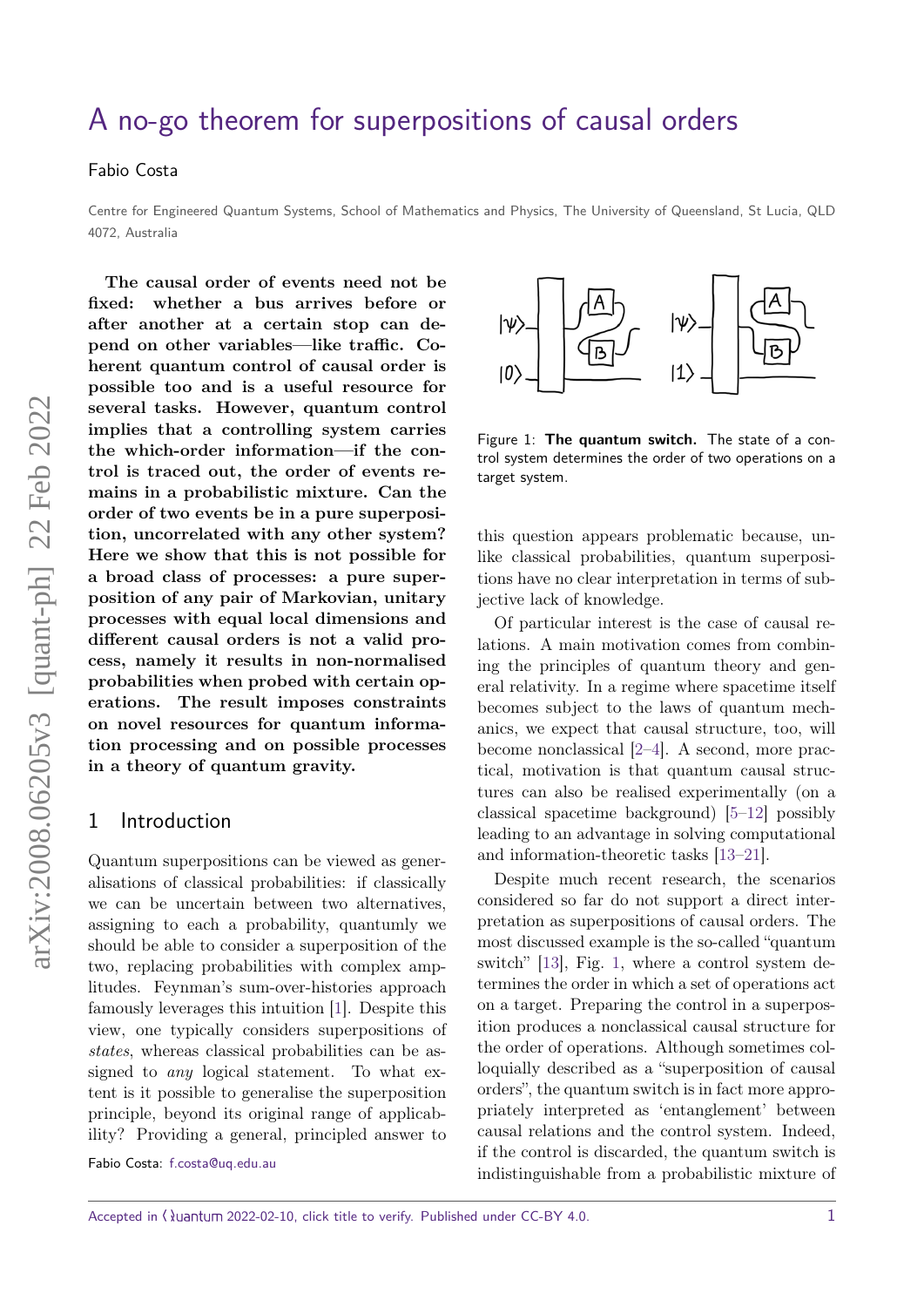<span id="page-1-0"></span>

Figure 2: **Pure superposition of causal orders.** Is it possible to superpose the causal order of two events, without the aid of a control system?

causal orders. Only by measuring the control can one verify the nonclassicality of the order of operations. Probabilistic protocols, where one obtains a superposition of orders through postselection, generally succeed with probability less than one, making them not commensurable with deterministic resources.

Is a 'pure', deterministic superposition of causal orders possible (Fig. [2\)](#page-1-0), not relying on any additional control system? Perhaps, this would provide a novel resource, enabling tasks not achievable by the quantum switch. It might also suggest types of processes arising in a theory of quantum gravity.

Here, we propose a definition of superpositions of causal orders and present a negative result, ruling out the most natural candidates. We show that for unitary, Markovian processes where all systems have equal dimension superpositions of two different causal orders are not possible, in the sense that they do not constitute valid, deterministic processes. In particular, the result applies to simple sequences of operations on a target system—as in the switch—showing that an additional system is necessary for performing such operations in an indefinite causal order. It remains an open question whether a superposition is possible under weaker conditions.

## 2 Superpositions of unitaries

Before considering superpositions of different causal orders, it is useful to look at a simpler case: superpositions of unitary transformations connecting an event in the past—a state preparation—to one in the future—a measurement. Given two unitaries  $U_j$ ,  $j = 0, 1$ , it is natural to define their superposition as a linear combination  $\alpha U_0 + \beta U_1$  for some complex numbers  $\alpha$ ,  $\beta$ , interpreted as probability amplitudes. However, such a 'superposition' is not necessarily a unitary operator. For example, no linear combination of  $U_0 = 1$  and  $U_1 = \frac{\sigma_x + i\sigma_y}{\sqrt{2}}$  $\frac{\partial^2 u}{\partial x^2}$  (where  $\sigma_x$ , *σy*, *σ<sup>z</sup>* denote the Pauli matrices) is unitary, for any complex amplitudes  $\alpha \neq 0, \beta \neq 0$ .

One could interpret arbitrary linear combinations of unitaries in the following way [\[22\]](#page-6-3): Introduce the 'controlled unitary'  $U_0 \otimes [0]$  +  $U_1 \otimes [1]$ , which acts on an additional 'control' system and where we use the shorthand  $[\psi] = [\psi \rangle \langle \psi]$ . Starting from a state of the form  $|\psi\rangle(\alpha|0\rangle + \beta|1\rangle)$ , and postselecting the control on  $(\langle 0| + \langle 1|)/\sqrt{2}$ , the target system is left into  $(\alpha U_0 + \beta U_1) |\psi\rangle / \sqrt{2}$ , which one can interpret as resulting from a superposition of unitaries. The problem with this interpretation is that the postselection step requires obtaining one out of a set of possible measurement outcomes, which in general only succeeds with some probability that depends on the initial state. As such a probability can be very small, or even vanish, realising a process through postselection can nullify the associated advantages. Furthermore, postselection can induce apparent signalling, making postselected processes unsuitable for studies of causal relations*[1](#page-1-1)* . For these reasons, here we are only interested in processes that can be realised without postselection.

We see that, for processes, superposition is not a universal possibility, as it is for states. However, there are unitaries for which superpositions are possible. For example, the Hadamard gate  $H := \frac{\sigma_x + \sigma_z}{\sqrt{2}}$  $\frac{\sigma_z}{2}$  is a rightful superposition of  $\sigma_x$ and  $\sigma_z$ , not requiring any postselection. *H* is a ubiquitous resource in quantum information and computation, precisely for its ability to convert basis states into superpositions. Therefore, even if we do not expect to be able to superpose arbitrary processes with different causal orders, we can still ask whether any such a superposition is possible.

#### <span id="page-1-2"></span>3 General quantum processes

As we will see, superpositions of causal orders become meaningful for processes connecting more than two events. These can be described conveniently in the so-called "process matrix formalism" [\[23\]](#page-6-4) (see also other closely related frame-

<span id="page-1-1"></span>*<sup>1</sup>*For example, one can place bets on a roulette and consider only the winning spins, effectively predicting the roulette's outcome in each of the postselected spins. This is unlikely to be a remunerative strategy in any casino.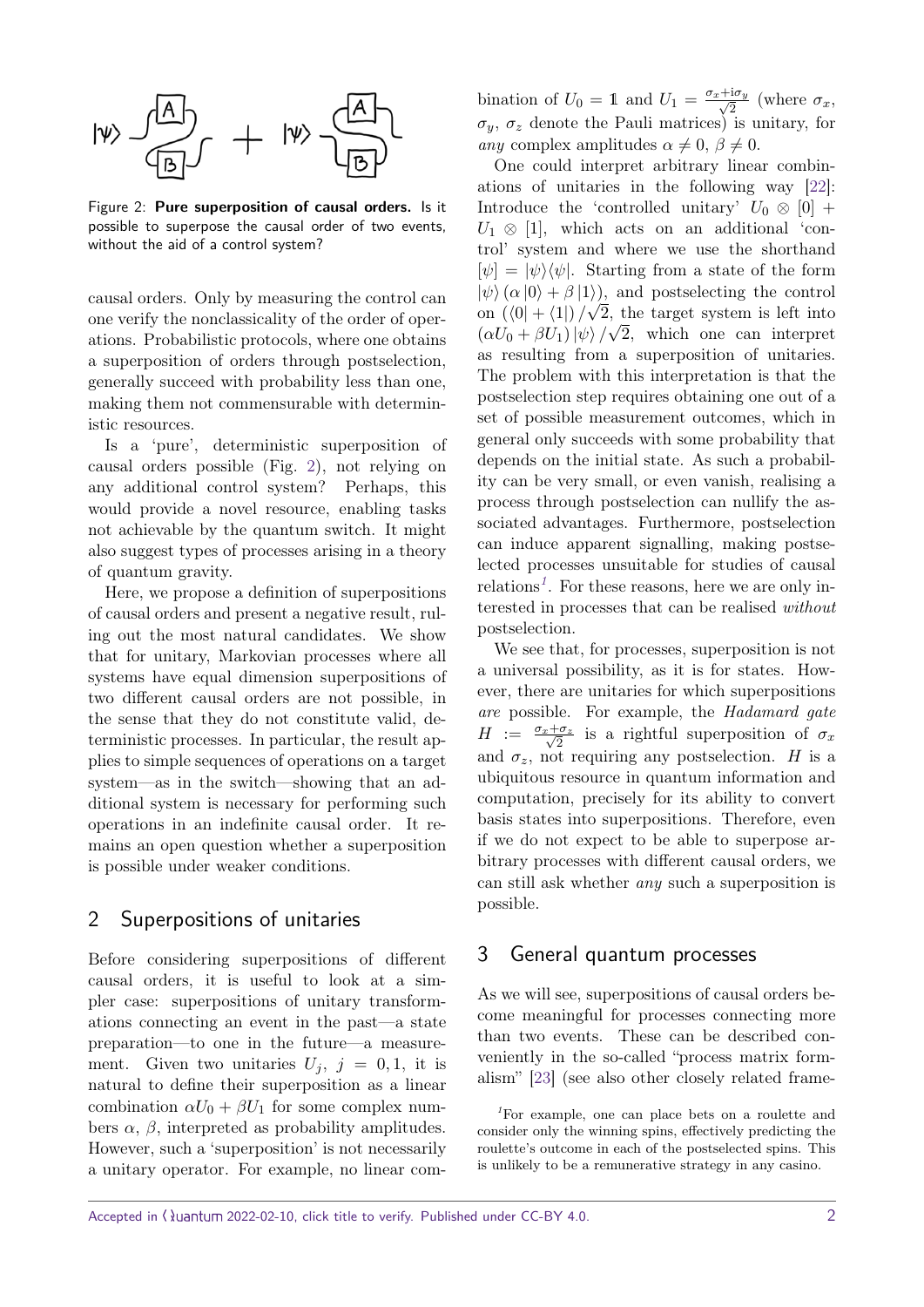works [\[24–](#page-6-5)[28\]](#page-6-6)). A simple example of a multievent process is one where a sequence of unitaries  $U_1, U_2, \ldots$  connects a set of events at times  $t_1, t_2, \ldots$  At each time  $t_j$ , after unitary  $U_{j-1}$  and before unitary  $U_j$ , it is in principle possible to perform arbitrary measurements or transformations on the system. The particular operation taking place at a given time is what we call an 'event', while the set of unitaries connecting the events is the 'process'. More generally, we consider a scenario where the labels that identify possible events are not necessarily associated with time instants (for example, events might be delocalised in time [\[29,](#page-6-7) [30\]](#page-6-8) or take place on a nonclassical background [\[4\]](#page-5-2)). A single 'event location' with label *A* (also referred to as "region", "party", or "laboratory") is therefore identified with the set of possible operations from an input to an output Hilbert space,  $\mathcal{H}_I^A$  and  $\mathcal{H}_O^A$ , respectively.

The most general operation [\[31\]](#page-7-0) is described by a Completely Positive (CP) trace non-increasing map  $\mathcal{M}^A$  :  $A_I \rightarrow A_O$ , where  $A_{I,O} \equiv \mathcal{L}(\mathcal{H}_{I,O}^A)$ are the spaces of linear operators over the respective Hilbert spaces. A deterministic operation, i.e., one that happens with probability one, is CP and trace preserving (CPTP): tr  $\circ \mathcal{M}^A = \text{tr}$ , where tr and ∘ denote operator trace and function composition, respectively. A collection of CP maps  $\{\mathcal{M}_a^A\}_a$ , where *a* labels the measurement outcome, is called an *instrument* if  $\sum_a \mathcal{M}_a^A$ is CPTP, which implies that there is unit probability that at least one of the outcomes will occur. It is convenient to represent CP maps as operators, using a version of the Choi-Jamiołkowksi isomorphism [\[32,](#page-7-1) [33\]](#page-7-2),  $\mathcal{M}^A \mapsto M^A \in A_I \otimes A_O$ :

$$
M^{A} := \left[\sum_{jk} |j\rangle\langle k| \otimes \mathcal{M}^{A}(|j\rangle\langle k|)\right]^{T}, \quad (1)
$$

where  $\{|j\rangle\}_j$  is a basis of  $\mathcal{H}^A_I$  and <sup>*T*</sup> denotes transposition.

The local validity of quantum mechanics implies that the joint probability for outcomes  $a_1, \ldots, a_n$  in regions  $A^1, \ldots, A^n$  is given by [\[23,](#page-6-4)[34\]](#page-7-3)

$$
P(a_1, \ldots, a_n) = \text{tr}\left[W \cdot \left(M_{a_1}^{A^1} \otimes \cdots \otimes M_{a_n}^{A_n}\right)\right],\tag{2}
$$

where  $W \in A^1 \otimes \cdots \otimes A^n$  is called the *process mat*rix (or simply *process*) and we use the shorthand  $A^j \equiv A^j_I \otimes A^j_C$ *O* . *W* encodes all information relevant to the possible events, such as initial state, transformations, and causal relations. Positivity of probabilities (and the possibility to extend the local operations to additional systems) implies that the process matrix is positive semidefinite,  $W > 0$ , while normalisation requires

<span id="page-2-0"></span>
$$
\operatorname{tr}\left[W \cdot \left(\bar{M}^{A^1} \otimes \cdots \otimes \bar{M}^{A^n}\right)\right] = 1 \qquad (3)
$$

for all CPTP maps  $\bar{M}^{A^1}, \ldots, \bar{M}^{A^n}$ . Crucially, Eq. [\(3\)](#page-2-0) imposes on *W* more constraints than the normalisation condition for states, tr  $\rho = 1$ . Therefore, whereas all positive semidefinite operators represent states (up to normalisation) the same is not true for process matrices. As we will see, it is this constraint that obstructs general superpositions of processes. More general processes, that do not satisfy the linear constraints implied by Eq. [\(3\)](#page-2-0), can always be realised probabilistically, through postselection [\[25,](#page-6-9) [27,](#page-6-10) [35,](#page-7-4) [36\]](#page-7-5). However, as discussed earlier, we are only interested in processes that can be realised without postslection. Therefore, in the following, we will always assume processes to be deterministic (and condition [\(3\)](#page-2-0) to be satisfied).

The key property of the formalism is that it encodes signalling correlations: a choice of instrument in a region can change the marginal probability for measurement outcomes in another region. We say that a process is *causally ordered* if there is a permutation  $\sigma$  of *n* elements such that  $A^{\sigma(j)}$ cannot signal to any group of parties  $\{A^{\sigma(k)}\}$ *k* with  $\sigma(k) < \sigma(j)$ . Conversely, we say that *W* is incompatible with (the causal order induced by) *σ* if it possible to signal from some  $A^{\sigma(j)}$  to a group of parties  $\{A^{\sigma(k)}\}$ *k*, all with  $\sigma(k) < \sigma(j)$ . We say that two processes  $W_1$ ,  $W_2$  are *differently* ordered if they are causally ordered relative to permutations  $\sigma_1$ ,  $\sigma_2$ , but incompatible with  $\sigma_2$ ,  $\sigma_1$ , respectively. We are interested in superpositions of differently ordered processes.

<span id="page-2-1"></span>A related concept is that of causally nonseparable process, which formalises the notion of indefinite causal order [\[23,](#page-6-4)[37,](#page-7-6)[38\]](#page-7-7). A process is causally separable if it is causally ordered or a probabilistic mixture of causally ordered processes. A superposition of differently ordered processes would necessarily be causally nonseparable (because it would be extremal and not causally ordered). However, the existence of locally classical, causally nonseparable processes [\[39](#page-7-8)[–42\]](#page-7-9) indicates that the opposite is not true, making causal nonsepar-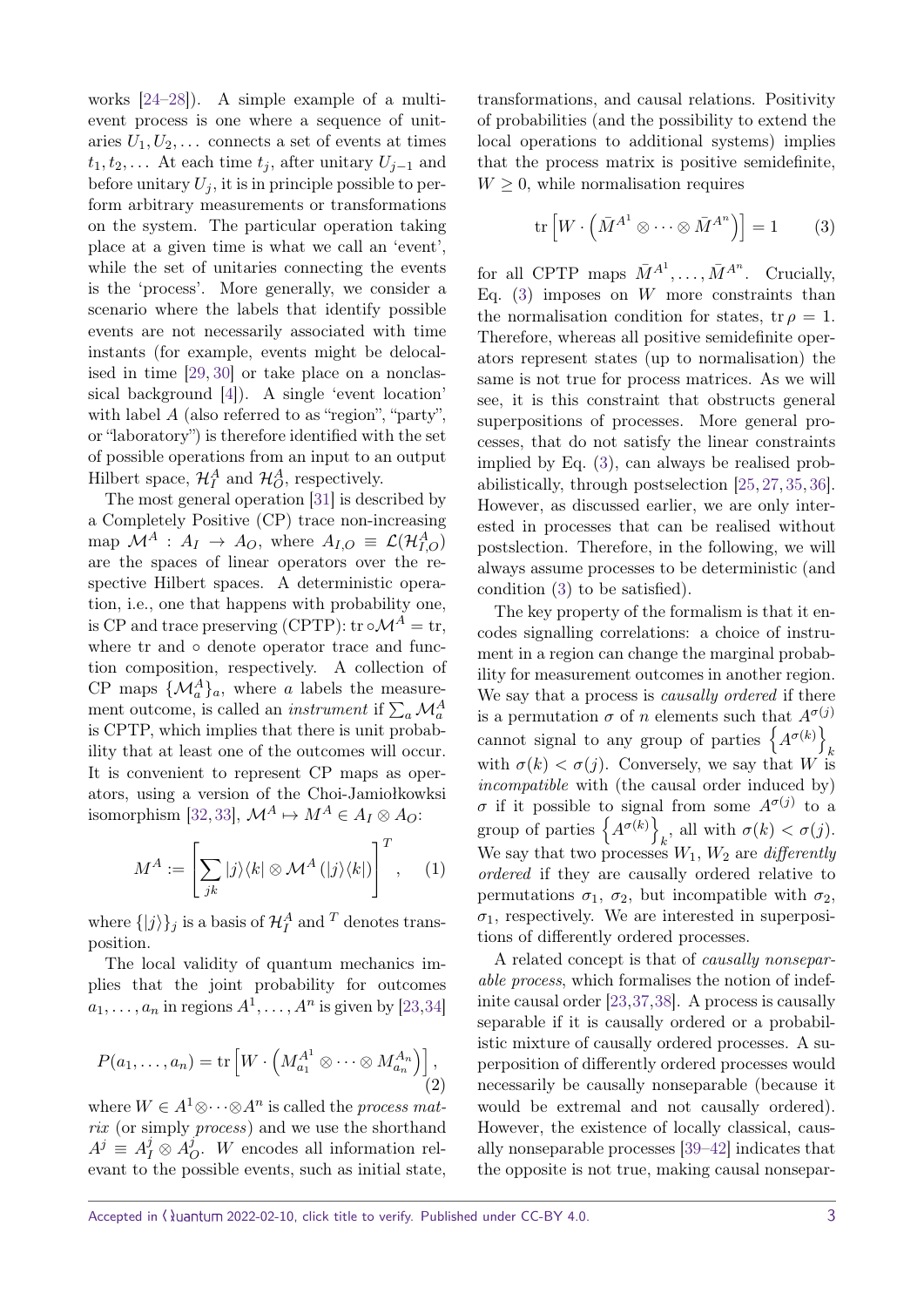ability unsuitable to characterise superpositions of causal orders.

### 4 Superpositions of pure processes

Process matrices are a generalisation of density matrices and, as such, cannot be directly superposed. In analogy to states, we can define superpositions for 'pure' processes, namely, for rank-1 process matrices, with  $W = [\omega]$  for some process vector  $|\omega\rangle \in \mathcal{H}_I^{A^1} \otimes \mathcal{H}_O^{A^1} \otimes \ldots$  Given two pure process  $[\omega_1]$ ,  $[\omega_2]$ , we define their superposition through a linear combination  $|\omega\rangle$  =  $\alpha |\omega_1\rangle + \beta |\omega_2\rangle$ , with  $\alpha, \beta \in \mathbb{C}$ , if  $[\omega]$  is a valid process matrix. That is to say, if and only if

$$
\langle \omega | \left( \bar{M}^{A^1} \otimes \cdots \otimes \bar{M}^{A^n} \right) | \omega \rangle = 1 \qquad (4)
$$
  
 
$$
\forall \text{ CPTP } \bar{M}^{A^1}, \dots, \bar{M}^{A^n}.
$$

If all parties have only input spaces (or, equivalently, if all output spaces are trivial, namely they have dimension 1), the process matrix reduces to a state, and superposition of processes reduces to superposition of states. Another special case is a process that connects a region's output,  $A_O$ , to another region's input,  $B_I$ , of equal dimension. In this case, a pure process represents a unitary transformation (see, e.g., Appendix A of Ref. [\[43\]](#page-7-10)), for which we use the notation

$$
|U\rangle^{A_OB_I} := \sum_j |j\rangle^{A_O} \otimes (U|j\rangle)^{B_I} \qquad (5)
$$

(where  $\{|j\rangle\}_i$  is the same basis that defines the Choi-Jamiołkowski isomorphism). Because of the linearity of the representation [\(5\)](#page-3-0), a 'superposition of unitary processes' reduces to the 'superposition of unitaries' discussed earlier:  $\alpha |U_1\rangle +$  $\beta|U_2\rangle = |\alpha U_1 + \beta U_2\rangle.$ 

More generally, a pure process defines an isometry from all the output to all the input spaces: if all parties prepare a pure state, they all receive a pure state, related to the prepared ones through an isometry. In the particular case where the total input and output dimensions are equal, the process defines a unitary transformation from outputs to inputs [\[44\]](#page-7-11). We will use the term unitary process for such cases*[2](#page-3-1)* .

## 5 Superpositions of causal orders

We are now in a position to discuss superpositions of differently ordered processes. Let us first analyse the quantum switch, to see what type of superposition it represents.

There are two different versions relevant to the present discussion. The first is a tripartite process, where  $A^1 \equiv A$  and  $A^2 \equiv B$  act on a target system, while a third party,  $A^3 \equiv F$  (for "future"), receives the target system resulting from *A* and *B*'s operations, as well as a control system. In this version, the initial state of the target is set to some fixed state  $|\psi\rangle$ , while the control is fixed to  $|+\rangle = \frac{1}{\sqrt{2}}$  $\frac{1}{2}$  (|0\intimes). The resulting process vector is [\[43\]](#page-7-10)

<span id="page-3-4"></span><span id="page-3-2"></span>
$$
\left| \omega_{\text{switch}}^{(3)} \right\rangle = \frac{1}{\sqrt{2}} \left( |0\rangle^{F_c} | \psi \rangle^{A_I} | 1 \rangle^{A_O B_I} | 1 \rangle^{B_O F_t} + |1\rangle^{F_c} | \psi \rangle^{B_I} | 1 \rangle^{B_O A_I} | 1 \rangle^{A_O F_t} \right), \quad (6)
$$

where  $F_c$  and  $F_t$  respectively denote the control and target subsystems of *F*. Here, *F* has only input space, while its output is trivial, as no influence from *F* to *A* and *B* is possible.

<span id="page-3-0"></span>Expression [\(6\)](#page-3-2) manifestly represents a superposition of two differently ordered processes, with the target system going first to *A* and then *B* or vice versa. However, seen as an isometry, the process maps the two-qubit space  $(A<sub>O</sub>B<sub>O</sub>)$  to the larger four-qubit space  $(A_I B_I F_c F_t)$ . This means that the isometry does not describe a 'pure transformation', but also the specification of a state. The natural interpretation is that process [\(6\)](#page-3-2) displays entanglement between the control system *F*<sup>c</sup> and the causal order of *A* and *B*; therefore, it does not represent a superposition of causal orders alone. Indeed, if we trace out the control system, the resulting reduced process is causally separable (i.e., a classical mixture of causally ordered ones) [\[37,](#page-7-6) [43\]](#page-7-10).

The second version of the switch features an extra laboratory,  $A^0 \equiv P$  (for 'past'), where both the control and target systems can be prepared (corresponding to subsystems *P*c, *P*t, respectively). As *P* does not receive any state, its input space can be taken to be trivial. The resulting unitary process is

<span id="page-3-3"></span>
$$
\left| \omega_{\text{switch}}^{(4)} \right\rangle = \left( |0\rangle^{P_c} |0\rangle^{F_c} |1\rangle \right\rangle^{P_t A_I} |1\rangle \right\rangle^{A_O B_I} |1\rangle \right\rangle^{B_O F_t} + |1\rangle^{P_c} |1\rangle \right\rangle^{F_c} |1\rangle \right\rangle^{P_t B_I} |1\rangle \right\rangle^{B_O A_I} |1\rangle \rangle^{A_O F_t} \quad (7)
$$

<span id="page-3-1"></span><sup>&</sup>lt;sup>2</sup>Ref. [\[44\]](#page-7-11) used the term "pure process" for what we call here unitary process.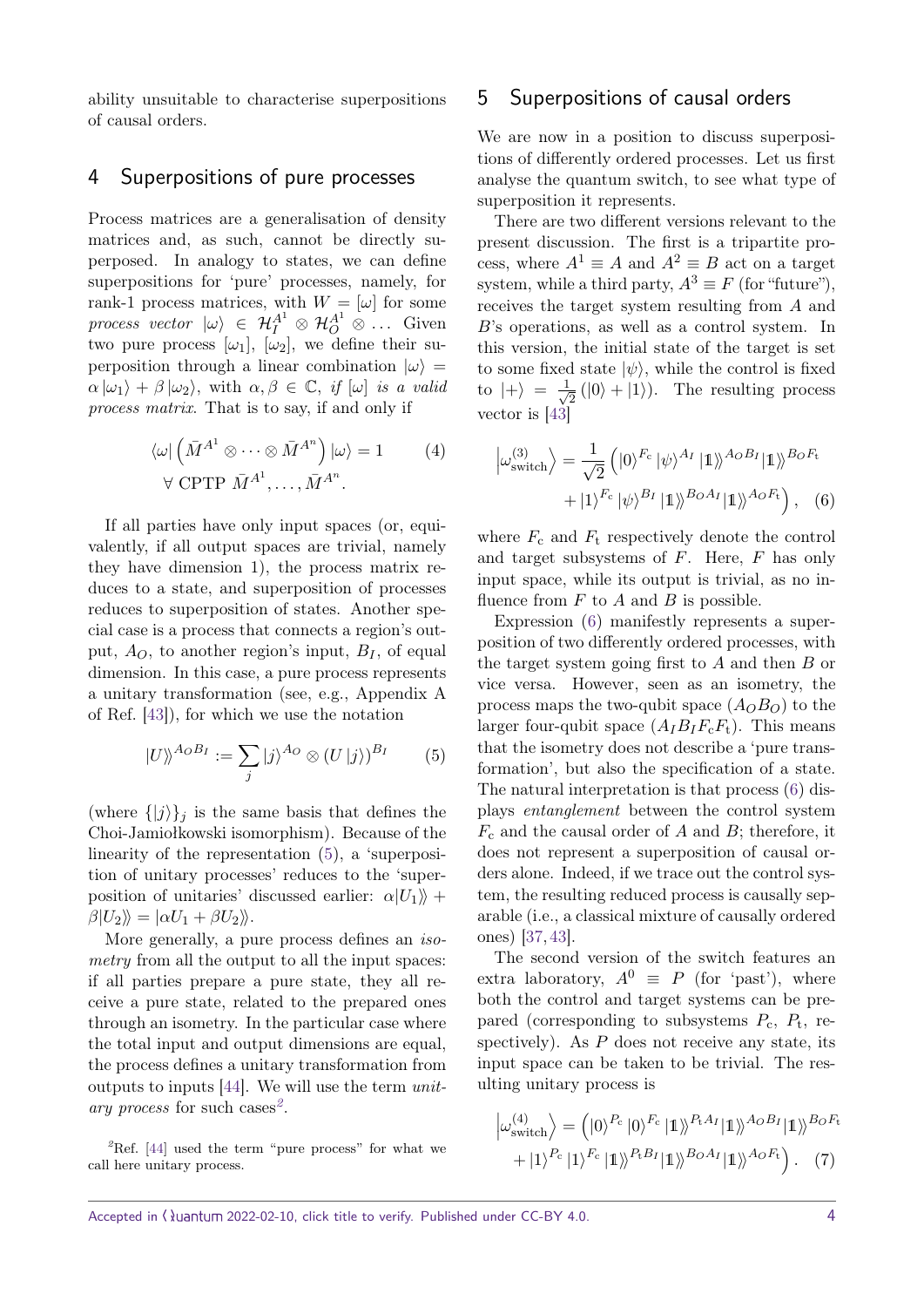This process is the sum of two vectors, each responsible for a different causal order. However, the two vectors do not define individually valid processes, as they are not normalised for arbitrary CPTP maps. Therefore, process [\(7\)](#page-3-3) does not represent a superposition of processes with different causal orders, but rather describes quantum control of the order of *A* and *B*.

As mentioned earlier, one can obtain a superposition of valid processes through postselection: By preparing  $P_c$  in state  $|+\rangle$  and postselecting  $F_c$ in the same state, process [\(7\)](#page-3-3) reduces to

$$
|\omega_{\text{post}}\rangle = \frac{1}{2} (|\mathbb{1}\rangle)^{P_t A_I} |\mathbb{1}\rangle^{A_O B_I} |\mathbb{1}\rangle^{B_O F_t} + |\mathbb{1}\rangle^{P_t B_I} |\mathbb{1}\rangle^{B_O A_I} |\mathbb{1}\rangle^{A_O F_t}).
$$
 (8)

This, however, is not a valid process vector (nor is it proportional to one), meaning that the probability to get the desired outcome  $|+\rangle$  depends on the operations performed at *A*, *B* (and it can even vanish, if the operations anticommute). Therefore,  $|\omega_{\text{post}}\rangle$  is not the superposition of orders we were looking for either.

The above observations lead us to the following:

**Definition 1.** *A process vector*  $|\omega\rangle$  *for parties*  $P, A^1, \ldots, A^n, F$  (where  $P$  and  $F$  have trivial in*put and output space, respectively) is a* pure superposition of two causal orders *if*

- *•* |*ω*i *represents a unitary process;*
- *• there are two nonvanishing complex numbers α, β and two differently ordered, unitary process vectors*  $|\omega_1\rangle$ ,  $|\omega_2\rangle$  *for the same set of parties as*  $|\omega\rangle$  *such that*

<span id="page-4-2"></span>
$$
|\omega\rangle = \alpha |\omega_1\rangle + \beta |\omega_2\rangle.
$$
 (9)

The presence of a past  $(P)$  and future  $(F)$  party in the definition follows from the fact that, in a causally ordered process, there must be an initial party, which cannot receive signals from any other, and a final party, which cannot signal to the rest. If the process is unitary, such parties must have trivial input and output space, respectively. As such parties can only be respectively first and last in any causally ordered process, the simplest candidate superposition of orders has to be four-partite, as in the unitary switch [\(7\)](#page-3-3).

Although we do not know if a superposition of causal orders is possible in general, we can rule it out for the broad class of Markovian processes. These describe evolution from each region to the next, without any memory carried over through an external environment across different steps. A unitary, Markovian process is simply a sequence of unitaries, as in the example discussed in Sec. [3.](#page-1-2)

A Markovian process matrix is the tensor product of processes describing the individual time evolutions from each region to the next [\[45](#page-7-12)[–47\]](#page-7-13). Therefore, a unitary, Markovian process matrix compatible with the causal order  $\sigma$  has the form

$$
|\omega\rangle = \bigotimes_{j=0}^{n} |U_j\rangle\!\rangle^{A_O^{\sigma(j)} A_I^{\sigma(j+1)}}, \tag{10}
$$

where  $U_j$  are unitary matrices, we identify  $A_O^0 \equiv$  $P, A_I^{n+1} \equiv F$ , and we assume that the permutation  $\sigma$  leaves first and last parties unchanged.  $\sigma(0) = 0, \, \sigma(n+1) = n+1.$ 

Note that, for such a process, each party can always signal to any future one (conditioned on the intermediate parties performing appropriate operations). Therefore, a process of this form compatible with  $\sigma$  is necessarily incompatible with any  $\sigma' \neq \sigma$ .

Our core result is that, for the simplest fourpartite case, a linear combination of two unitary, Markovian processes with different orders cannot satisfy the process vector normalisation constraints, Eq. [\(4\)](#page-3-4). In particular, a CPTP map for the output-only space  $P$  is an arbitrary density matrix  $\rho^P \geq 0$ , with tr  $\rho^P = 1$  (describing a state preparation), while the only CPTP map for the input-only space  $F$  is  $\mathbb{1}^F$  (describing an arbitrary POVM measurement whose outcome is ignored). For  $X = A, B$ , a CPTP map is represented by a matrix  $\xi^{X_I X_O} \geq 0$  such that  $\text{tr}_{X_O} \xi^{X_I X_O} = \mathbb{1}^{X_I}$ . The technical statement of our result, proved in the Appendix<sup>[3](#page-4-0)</sup>, is then as follows:

<span id="page-4-1"></span>**Lemma 2.** *For every set of unitaries*  $\{U_j, V_j\}_{j=1,2,3}$ , and complex numbers  $\alpha, \beta \neq 0$ , *it is possible to find matrices*  $\rho$ ,  $\xi$ ,  $\eta \geq 0$ ,  $with \text{ tr } \rho = 1, \text{ tr}_{A_O} \xi^{A_I A_O} = \mathbb{1}^{A_I}, \text{ and}$ 

<span id="page-4-0"></span>*<sup>3</sup>*While completing the current manuscript, the author was made aware of related results in Ref. [\[48\]](#page-7-14). In particular, Lemma [2](#page-4-1) can be deduced from Corollary 5 in Ref. [\[48\]](#page-7-14), although the consequence as a no go theorem for superpositions of orders is not discussed there. The argument and the proof in the present manuscript were previously presented at [\[49\]](#page-7-15).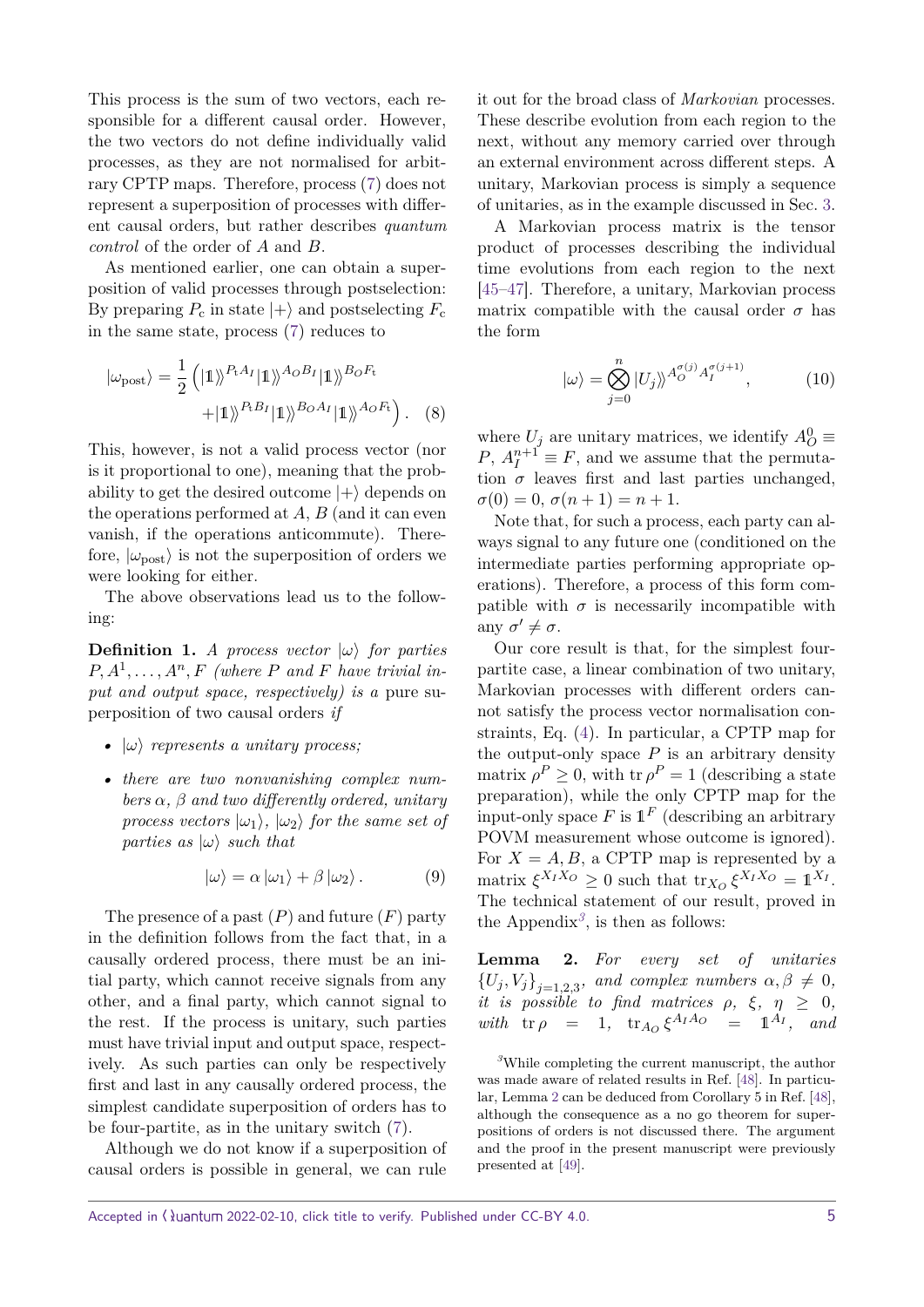$\text{tr}_{B_O} \eta^{B_I B_O} = \mathbb{1}^{B_I}$ , such that

$$
\langle \omega | \left( \rho^P \otimes \xi^{A_I A_O} \otimes \eta^{B_I B_O} \otimes \mathbb{1}^F \right) | \omega \rangle \neq 1, \quad (11)
$$

*where*  $|\omega\rangle$  *is defined by Eq.* [\(9\)](#page-4-2) *and* 

$$
|\omega_1\rangle = |U_1\rangle \rangle^{PA_I} |U_2\rangle \rangle^{A_OB_I} |U_3\rangle \rangle^{B_OF}, \quad (12)
$$

$$
|\omega_2\rangle = |V_1\rangle \rangle^{PB_I} |V_2\rangle \rangle^{BoA_I} |V_3\rangle \rangle^{AoF}.
$$
 (13)

This result rules out the simplest, most intuitive superpositions of causal orders. In particular, it proves that the control system is necessary for the quantum switch to be a valid process. Note that, because each step is unitary, all input and output spaces must have equal dimension*[4](#page-5-4)* . This is not guaranteed for arbitrarily many parties. As it turns out, we need the additional assumption of equal dimensions to prove our general result:

**Theorem 3.** *Consider a set of parties*  $P, A^1, \ldots, A^n, F$ , where *P* has trivial input, *F has trivial output, and all nontrivial input and output dimensions are equal. For every pair of differently ordered, unitary, Markovian process*  $\langle \psi \psi \rangle$ *,*  $|\omega_1\rangle$ *,*  $|\omega_2\rangle$ *, and complex numbers*  $\alpha, \beta \neq 0$ *, the linear combination*  $|\omega\rangle = \alpha |\omega_1\rangle + \beta |\omega_2\rangle$  *is not a valid process vector.*

*Proof.* We can prove the statement by reducing the general case to the  $n = 2$  one. Indeed, let  $\sigma_1 \neq \sigma_2$  be the permutations defining the causal orders of  $|\omega_1\rangle$  and  $|\omega_2\rangle$ . As the two permutations are different, we can find  $j \neq k$ such that  $\sigma_1(j) < \sigma_1(k)$  and  $\sigma_2(k) < \sigma_2(j)$ . Inserting identity unitaries in all regions except *j*, *k*, we obtain the bipartite reduced pro- $\cos \left[ 43 \right] \, |\tilde{\omega}_{\sharp} \rangle := \left( \bigotimes_{i \neq j,k} \langle \langle 1 |^{A_I^i A_O^i} \rangle |\omega_{\sharp} \rangle, \text{ with } \right)$  $|\omega_{\sharp}\rangle = |\omega\rangle, |\omega_1\rangle, |\omega_2\rangle$ . Now, we have  $|\tilde{\omega}\rangle =$  $\alpha |\tilde{\omega}_1\rangle + \beta |\tilde{\omega}_2\rangle$ , where  $|\tilde{\omega}_1\rangle$  and  $|\tilde{\omega}_2\rangle$  are unitary, Markovian, and differently ordered. Lemma [2](#page-4-1) then implies that  $|\tilde{\omega}\rangle$  cannot be a valid process, which in turn implies that  $|\omega\rangle$  cannot be a valid process either.  $\Box$ 

## 6 Conclusions

We have seen that superpositions of processes with different causal orders are strongly constrained, if we require that the order of events

<span id="page-5-4"></span><sup>4</sup>The unitaries in Eq. [\(12\)](#page-5-5) imply  $d^P = d^{A_I}$ ,  $d^{A_O} = d^{B_I}$ , and  $d^{B_O} = d^F$ , while from Eq. [\(13\)](#page-5-6) we get  $d^P = d^{B_I}$ ,  $d^{B_O} = d^{A_I}$ , and  $d^{A_O} = d^F$ . Taken together, the two sets of equations imply that all dimensions are the same.

<span id="page-5-6"></span><span id="page-5-5"></span>is not correlated with any additional system. In particular, it is not possible to superpose sequences of equal-dimension unitaries connecting events in different orders—arguably the most natural candidate superposition of causal orders. Relaxing the assumptions in the no-go theorem leads to some open possibilities: it is currently unclear whether it is possible to superpose unitary, differently ordered processes that do not satisfy Markovianity or where the local input and output spaces do not have equal dimensions. Another interesting direction is to consider superpositions of more than two processes. Furthermore, it is an intriguing possibility to develop a notion of 'coherence' of causal orders that applies to nonpure processes, possibly generalising corresponding resource theories for states [\[50,](#page-7-16) [51\]](#page-7-17).

## Acknowledgments

The author thanks Mateus Araújo, Cyril Branciard, Časlav Brukner, Matthew Palmer, and Magdalena Zych for useful discussions. This work was partially supported through an Australian Research Council Discovery Early Career Researcher Award (DE170100712). The University of Queensland (UQ) acknowledges the Traditional Owners and their custodianship of the lands on which UQ operates.

## References

- <span id="page-5-0"></span>[1] R. P. Feynman, "Space-Time Approach to Non-Relativistic Quantum Mechanics," [Rev.](http://dx.doi.org/10.1103/RevModPhys.20.367) Mod. Phys. 20[, 367–387 \(1948\).](http://dx.doi.org/10.1103/RevModPhys.20.367)
- <span id="page-5-1"></span>[2] J. Butterfield and C. Isham, Spacetime and the philosophical challenge of quantum gravity, [p. 33–89.](http://dx.doi.org/10.1017/CBO9780511612909.003) Cambridge University Press. [arXiv:gr-qc/9903072](http://arxiv.org/abs/arXiv:gr-qc/9903072).
- [3] L. Hardy, "Towards quantum gravity: a framework for probabilistic theories with non-fixed causal structure," [J. Phys. A: Math.](http://dx.doi.org/10.1088/1751-8113/40/12/S12) Gen. 40[, 3081–3099 \(2007\).](http://dx.doi.org/10.1088/1751-8113/40/12/S12)
- <span id="page-5-2"></span>[4] M. Zych, F. Costa, I. Pikovski, and Č. Brukner, "Bell's theorem for temporal order," [Nat.](http://dx.doi.org/10.1038/s41467-019-11579-x) Commun. 10[, 3772 \(2019\).](http://dx.doi.org/10.1038/s41467-019-11579-x)
- <span id="page-5-3"></span>[5] L. M. Procopio, A. Moqanaki, M. Araújo, F. Costa, I. A. Calafell, E. G. Dowd, D. R. Hamel, L. A. Rozema, Č. Brukner, and P. Walther, "Experimental superposition of orders of quantum gates," [Nat. Commun.](http://dx.doi.org/10.1038/ncomms8913) 6, [7913 \(2015\).](http://dx.doi.org/10.1038/ncomms8913)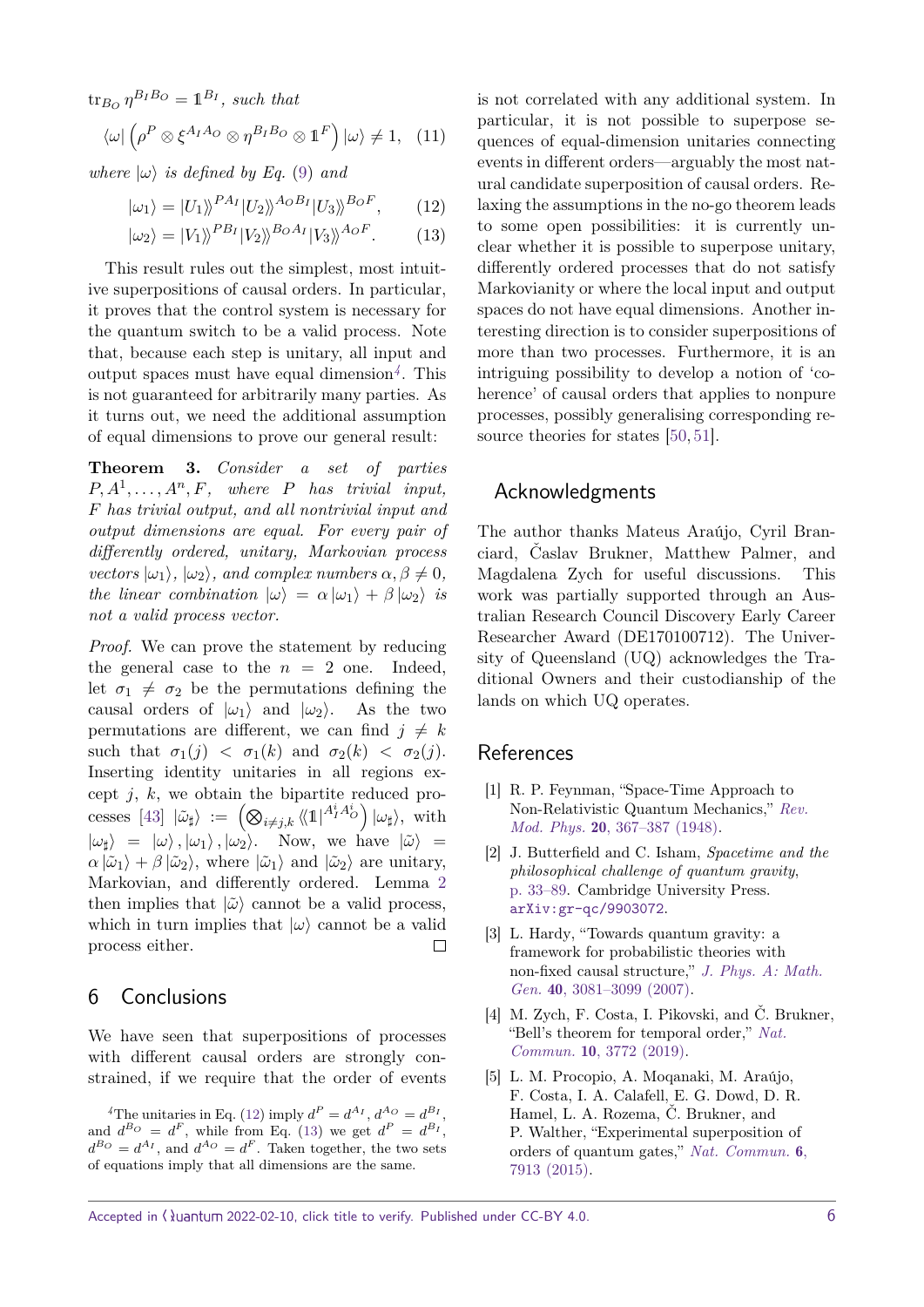- [6] G. Rubino, L. A. Rozema, A. Feix, M. Araújo, J. M. Zeuner, L. M. Procopio, Č. Brukner, and P. Walther, "Experimental verification of an indefinite causal order," Sci. Adv. 3[, e1602589](http://dx.doi.org/10.1126/sciadv.1602589) [\(2017\).](http://dx.doi.org/10.1126/sciadv.1602589)
- [7] G. Rubino, L. A. Rozema, F. Massa, M. Araújo, M. Zych, Č. Brukner, and P. Walther, "Experimental entanglement of temporal order,"  $Quantum 6, 621 (2022)$ .
- [8] K. Goswami, C. Giarmatzi, M. Kewming, F. Costa, C. Branciard, J. Romero, and A. G. White, "Indefinite Causal Order in a Quantum Switch," [Phys. Rev. Lett.](http://dx.doi.org/10.1103/PhysRevLett.121.090503) 121, 090503 (2018).
- [9] K. Goswami, Y. Cao, G. A. Paz-Silva, J. Romero, and A. G. White, "Increasing communication capacity via superposition of order," [Phys. Rev. Research](http://dx.doi.org/10.1103/PhysRevResearch.2.033292) 2, 033292 (2020).
- [10] Y. Guo, X.-M. Hu, Z.-B. Hou, H. Cao, J.-M. Cui, B.-H. Liu, Y.-F. Huang, C.-F. Li, G.-C. Guo, and G. Chiribella, "Experimental Transmission of Quantum Information Using a Superposition of Causal Orders," [Phys. Rev.](http://dx.doi.org/10.1103/PhysRevLett.124.030502) Lett. **124**[, 030502 \(2020\).](http://dx.doi.org/10.1103/PhysRevLett.124.030502)
- [11] K. Wei, N. Tischler, S.-R. Zhao, Y.-H. Li, J. M. Arrazola, Y. Liu, W. Zhang, H. Li, L. You, Z. Wang, Y.-A. Chen, B. C. Sanders, Q. Zhang, G. J. Pryde, F. Xu, and J.-W. Pan, "Experimental Quantum Switching for Exponentially Superior Quantum Communication Complexity," [Phys. Rev. Lett.](http://dx.doi.org/10.1103/PhysRevLett.122.120504) 122[, 120504 \(2019\).](http://dx.doi.org/10.1103/PhysRevLett.122.120504)
- <span id="page-6-0"></span>[12] M. M. Taddei, J. Cariñe, D. Martínez, T. García, N. Guerrero, A. A. Abbott, M. Araújo, C. Branciard, E. S. Gómez, S. P. Walborn, L. Aolita, and G. Lima, "Computational Advantage from the Quantum Superposition of Multiple Temporal Orders of Photonic Gates," [PRX Quantum](http://dx.doi.org/10.1103/PRXQuantum.2.010320) 2, 010320 [\(2021\).](http://dx.doi.org/10.1103/PRXQuantum.2.010320)
- <span id="page-6-1"></span>[13] G. Chiribella, G. M. D'Ariano, P. Perinotti, and B. Valiron, "Quantum computations without definite causal structure," [Phys. Rev. A](http://dx.doi.org/10.1103/PhysRevA.88.022318) 88, [022318 \(2013\).](http://dx.doi.org/10.1103/PhysRevA.88.022318)
- [14] G. Chiribella, "Perfect discrimination of no-signalling channels via quantum superposition of causal structures," *[Phys.](http://dx.doi.org/10.1103/PhysRevA.86.040301)* Rev. A 86[, 040301\(R\) \(2012\).](http://dx.doi.org/10.1103/PhysRevA.86.040301)
- [15] T. Colnaghi, G. M. D'Ariano, S. Facchini, and P. Perinotti, "Quantum computation with programmable connections between gates," Phys. Lett. A 376[, 2940–2943 \(2012\).](http://dx.doi.org/10.1016/j.physleta.2012.08.028)
- [16] M. Araújo, F. Costa, and Č. Brukner, "Computational Advantage from Quantum-Controlled Ordering of Gates," [Phys.](http://dx.doi.org/10.1103/PhysRevLett.113.250402) Rev. Lett. 113[, 250402 \(2014\).](http://dx.doi.org/10.1103/PhysRevLett.113.250402)
- [17] A. Feix, M. Araújo, and Č. Brukner, "Quantum superposition of the order of parties as a communication resource," [Phys. Rev. A](http://dx.doi.org/10.1103/PhysRevA.92.052326) 92, [052326 \(2015\).](http://dx.doi.org/10.1103/PhysRevA.92.052326)
- [18] P. A. Guérin, A. Feix, M. Araújo, and Č. Brukner, "Exponential Communication Complexity Advantage from Quantum Superposition of the Direction of Communication," [Phys. Rev. Lett.](http://dx.doi.org/10.1103/PhysRevLett.117.100502) 117, 100502 [\(2016\).](http://dx.doi.org/10.1103/PhysRevLett.117.100502)
- [19] D. Ebler, S. Salek, and G. Chiribella, "Enhanced Communication with the Assistance of Indefinite Causal Order," [Phys. Rev. Lett.](http://dx.doi.org/10.1103/physrevlett.120.120502) 120[, 120502 \(2018\).](http://dx.doi.org/10.1103/physrevlett.120.120502)
- [20] S. Salek, D. Ebler, and G. Chiribella, "Quantum communication in a superposition of causal orders," [arXiv:1809.06655v2 \[quant-ph\]](http://arxiv.org/abs/1809.06655v2).
- <span id="page-6-2"></span>[21] M. K. Gupta and U. Sen, "Transmitting quantum information by superposing causal order of mutually unbiased measurements," [arXiv:1909.13125v1 \[quant-ph\]](http://arxiv.org/abs/arXiv:1909.13125v1).
- <span id="page-6-3"></span>[22] Y. Aharonov, J. Anandan, S. Popescu, and L. Vaidman, "Superpositions of time evolutions of a quantum system and a quantum time-translation machine," [Phys. Rev. Lett.](http://dx.doi.org/10.1103/PhysRevLett.64.2965) 64. [2965 \(1990\).](http://dx.doi.org/10.1103/PhysRevLett.64.2965)
- <span id="page-6-4"></span>[23] O. Oreshkov, F. Costa, and Č. Brukner, "Quantum correlations with no causal order," [Nat. Commun.](http://dx.doi.org/10.1038/ncomms2076) 3, 1092 (2012).
- <span id="page-6-5"></span>[24] R. Oeckl, "A "general boundary" formulation for quantum mechanics and quantum gravity," Phys. Lett. B 575[, 318–324 \(2003\).](http://dx.doi.org/http://dx.doi.org/10.1016/j.physletb.2003.08.043)
- <span id="page-6-9"></span>[25] Y. Aharonov, S. Popescu, J. Tollaksen, and L. Vaidman, "Multiple-time states and multiple-time measurements in quantum mechanics," Phys. Rev. A 79[, 052110 \(2009\).](http://dx.doi.org/10.1103/PhysRevA.79.052110)
- [26] J. Cotler, C.-M. Jian, X.-L. Qi, and F. Wilczek, "Superdensity operators for spacetime quantum mechanics," [J. High Energ. Phys.](http://dx.doi.org/10.1007/jhep09(2018)093) 2018, 93 [\(2018\).](http://dx.doi.org/10.1007/jhep09(2018)093)
- <span id="page-6-10"></span>[27] R. Silva, Y. Guryanova, A. J. Short, P. Skrzypczyk, N. Brunner, and S. Popescu, "Connecting processes with indefinite causal order and multi-time quantum states," [New J.](http://dx.doi.org/10.1088/1367-2630/aa84fe) Phys. 19[, 103022 \(2017\).](http://dx.doi.org/10.1088/1367-2630/aa84fe)
- <span id="page-6-6"></span>[28] J. Barrett, R. Lorenz, and O. Oreshkov, "Quantum Causal Models," [arXiv:1906.10726v2 \[quant-ph\]](http://arxiv.org/abs/1906.10726v2).
- <span id="page-6-7"></span>[29] P. A. Guérin and Č. Brukner, "Observer-dependent locality of quantum events," New J. Phys. 20[, 103031 \(2018\).](http://dx.doi.org/10.1088/1367-2630/aae742)
- <span id="page-6-8"></span>[30] O. Oreshkov, "Time-delocalized quantum subsystems and operations: on the existence of processes with indefinite causal structure in quantum mechanics," Quantum 3[, 206 \(2019\).](http://dx.doi.org/10.22331/q-2019-12-02-206)

Accepted in  $\langle \lambda$ uantum 2022-02-10, click title to verify. Published under CC-BY 4.0.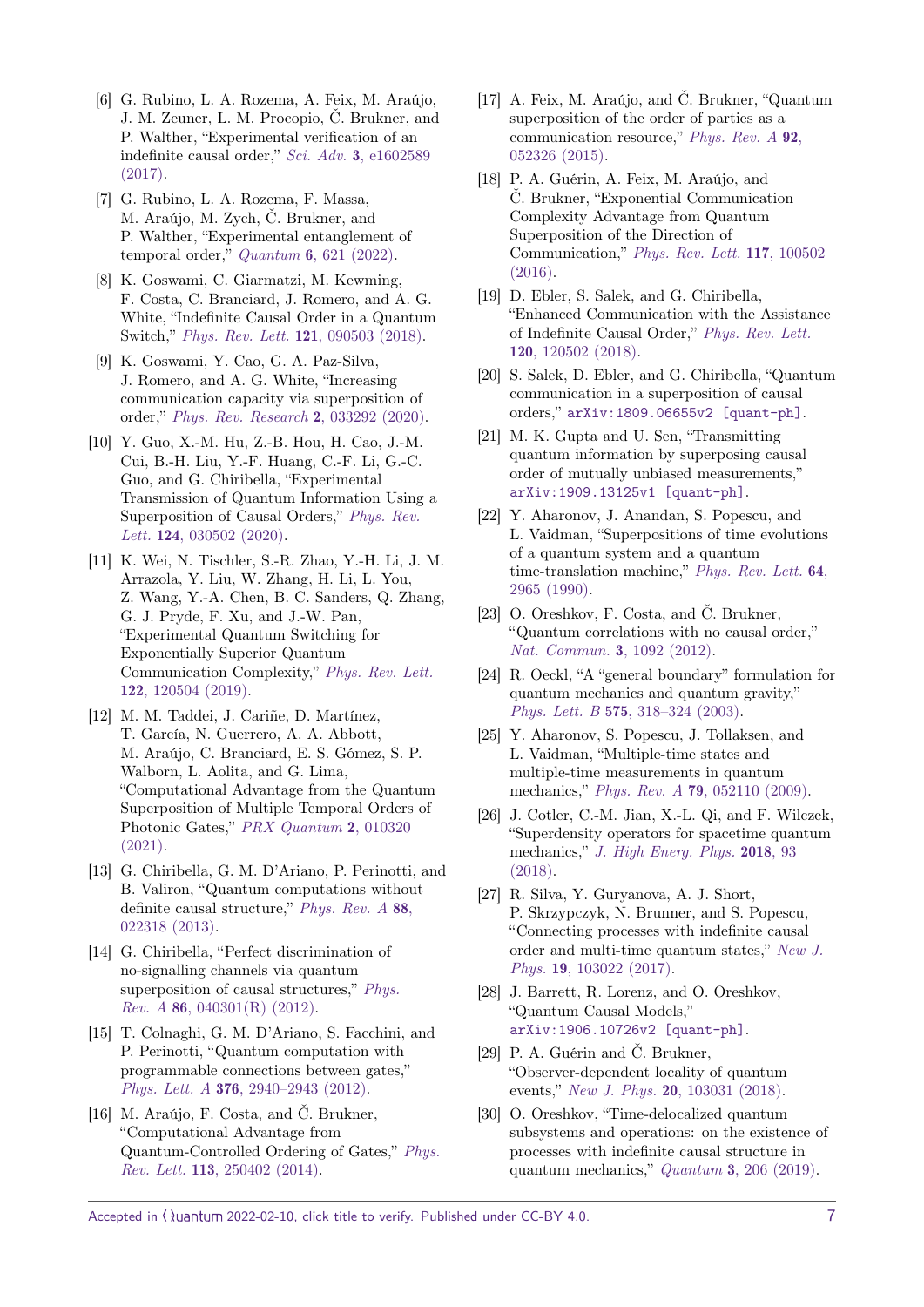- <span id="page-7-0"></span>[31] T. Heinosaari and M. Ziman, [The Mathematical](http://dx.doi.org/10.1017/CBO9781139031103) [Language of Quantum Theory: From](http://dx.doi.org/10.1017/CBO9781139031103) [Uncertainty to Entanglement](http://dx.doi.org/10.1017/CBO9781139031103). Cambridge University Press, 2011.
- <span id="page-7-1"></span>[32] M.-D. Choi, "Completely positive linear maps on complex matrices," [Linear Algebra Appl.](http://dx.doi.org/10.1016/0024-3795(75)90075-0) 10, [285–290 \(1975\).](http://dx.doi.org/10.1016/0024-3795(75)90075-0)
- <span id="page-7-2"></span>[33] A. Jamiołkowski, "Linear transformations which preserve trace and positive semidefiniteness of operators," Rep. Math. Phys 3[, 275–278 \(1972\).](http://dx.doi.org/10.1016/0034-4877(72)90011-0)
- <span id="page-7-3"></span>[34] S. Shrapnel, F. Costa, and G. Milburn, "Updating the Born rule," [New J. Phys.](http://dx.doi.org/10.1088/1367-2630/aabe12)  $20$ , [053010 \(2018\).](http://dx.doi.org/10.1088/1367-2630/aabe12)
- <span id="page-7-4"></span>[35] O. Oreshkov and N. J. Cerf, "Operational quantum theory without predefined time," [New](http://dx.doi.org/10.1088/1367-2630/18/7/073037) J. Phys. 18[, 073037 \(2016\).](http://dx.doi.org/10.1088/1367-2630/18/7/073037)
- <span id="page-7-5"></span>[36] S. Milz, F. A. Pollock, T. P. Le, G. Chiribella, and K. Modi, "Entanglement, non-Markovianity, and causal non-separability," New J. Phys. **20**[, 033033 \(2018\).](http://dx.doi.org/10.1088/1367-2630/aaafee)
- <span id="page-7-6"></span>[37] O. Oreshkov and C. Giarmatzi, "Causal and causally separable processes," [New J. of Phys.](http://dx.doi.org/10.1088/1367-2630/18/9/093020) 18[, 093020 \(2016\).](http://dx.doi.org/10.1088/1367-2630/18/9/093020)
- <span id="page-7-7"></span>[38] J. Wechs, A. A. Abbott, and C. Branciard, "On the definition and characterisation of multipartite causal (non)separability," [New J.](http://dx.doi.org/10.1088/1367-2630/aaf352) of Phys. 21[, 013027 \(2019\).](http://dx.doi.org/10.1088/1367-2630/aaf352)
- <span id="page-7-8"></span>[39] Ä. Baumeler, A. Feix, and S. Wolf, "Maximal incompatibility of locally classical behavior and global causal order in multi-party scenarios," Phys. Rev. A 90[, 042106 \(2014\).](http://dx.doi.org/10.1103/PhysRevA.90.042106)
- [40] Ä. Baumeler and S. Wolf, "The space of logically consistent classical processes without causal order," [New J. of Phys.](http://dx.doi.org/10.1088/1367-2630/18/1/013036) 18, 013036 [\(2016\).](http://dx.doi.org/10.1088/1367-2630/18/1/013036)
- [41] Ä. Baumeler, F. Costa, T. C. Ralph, S. Wolf, and M. Zych, "Reversible time travel with freedom of choice," [Class. Quantum Grav.](http://dx.doi.org/10.1088/1361-6382/ab4973) 36, [224002 \(2019\).](http://dx.doi.org/10.1088/1361-6382/ab4973)
- <span id="page-7-9"></span>[42] G. Tobar and F. Costa, "Reversible dynamics with closed time-like curves and freedom of choice," [Classical and Quantum Gravity](http://dx.doi.org/10.1088/1361-6382/aba4bc) 37, [205011 \(2020\).](http://dx.doi.org/10.1088/1361-6382/aba4bc)
- <span id="page-7-10"></span>[43] M. Araújo, C. Branciard, F. Costa, A. Feix, C. Giarmatzi, and Č. Brukner, "Witnessing causal nonseparability," [New J. Phys.](http://dx.doi.org/10.1088/1367-2630/17/10/102001) 17, [102001 \(2015\).](http://dx.doi.org/10.1088/1367-2630/17/10/102001)
- <span id="page-7-11"></span>[44] M. Araújo, A. Feix, M. Navascués, and Č. Brukner, "A purification postulate for quantum mechanics with indefinite causal order," Quantum 1[, 10 \(2017\).](http://dx.doi.org/10.22331/q-2017-04-26-10)
- <span id="page-7-12"></span>[45] F. Costa and S. Shrapnel, "Quantum causal modelling," [New J. of Phys.](http://dx.doi.org/https://doi.org/10.1088/1367-2630/18/6/063032) 18, 063032 (2016).
- [46] F. A. Pollock, C. Rodríguez-Rosario, T. Frauenheim, M. Paternostro, and K. Modi, "Operational Markov Condition for Quantum Processes," [Phys. Rev. Lett.](http://dx.doi.org/10.1103/physrevlett.120.040405) 120, 040405 (2018).
- <span id="page-7-13"></span>[47] C. Giarmatzi and F. Costa, "Witnessing quantum memory in non-Markovian processes," Quantum 5[, 440 \(2021\).](http://dx.doi.org/10.22331/q-2021-04-26-440)
- <span id="page-7-14"></span>[48] W. Yokojima, M. T. Quintino, A. Soeda, and M. Murao, "Consequences of preserving reversibility in quantum superchannels," Quantum 5[, 441 \(2021\).](http://dx.doi.org/10.22331/q-2021-04-26-441)
- <span id="page-7-15"></span>[49] F. Costa, "A no-go theorem for superpositions of causal order." [Space-time and Information,](https://uwaterloo.ca/spacetime-information-workshop/abstracts) Manitoulin Island, Ontario, Canada, 2017.
- <span id="page-7-16"></span>[50] T. Theurer, N. Killoran, D. Egloff, and M. B. Plenio, "Resource Theory of Superposition," [Phys. Rev. Lett.](http://dx.doi.org/10.1103/PhysRevLett.119.230401) 119, 230401 (2017).
- <span id="page-7-17"></span>[51] F. Bischof, H. Kampermann, and D. Bruß, "Resource Theory of Coherence Based on Positive-Operator-Valued Measures," [Phys. Rev.](http://dx.doi.org/10.1103/PhysRevLett.123.110402) Lett. **123**[, 110402 \(2019\).](http://dx.doi.org/10.1103/PhysRevLett.123.110402)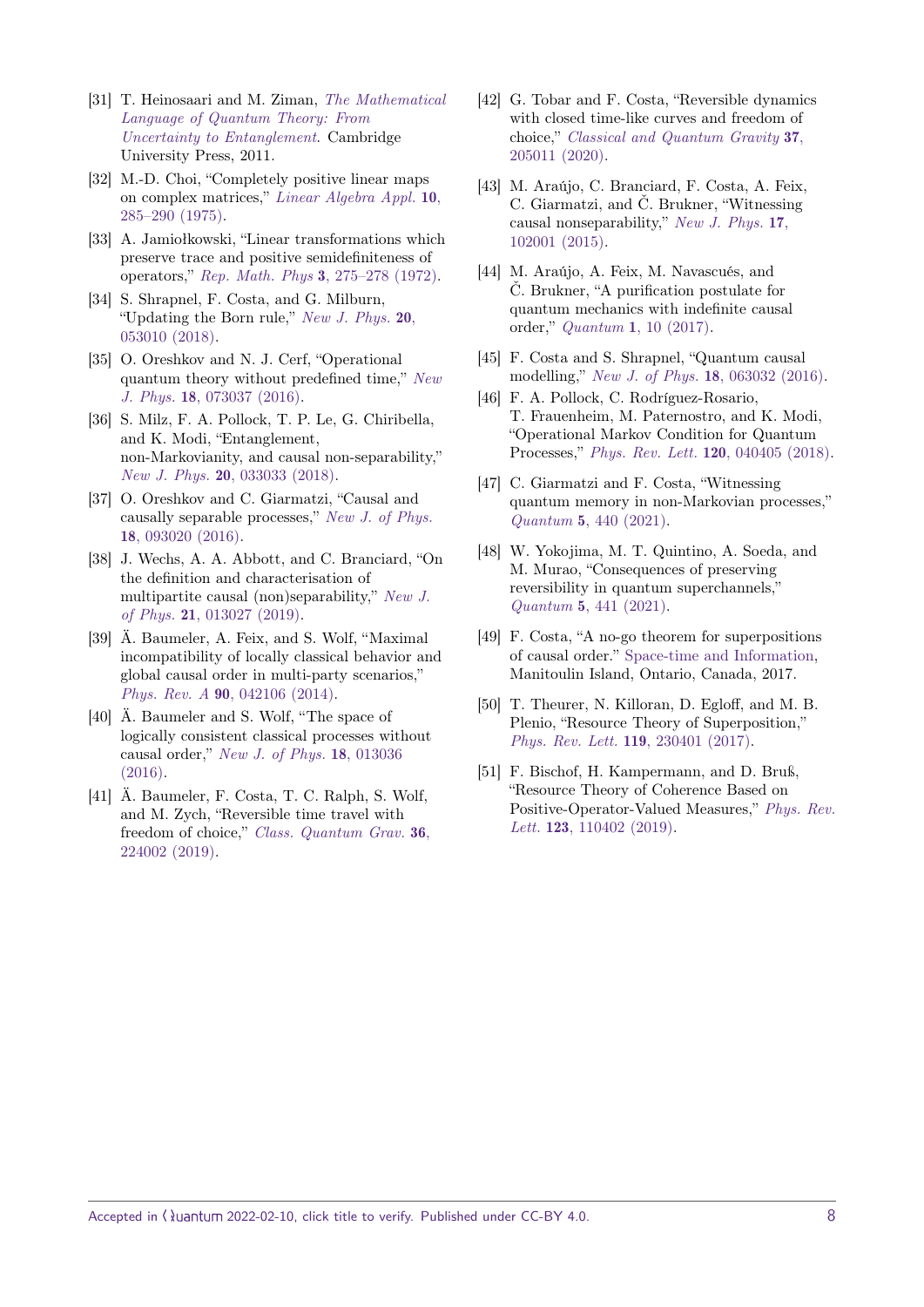## A Proof of Lemma [2](#page-4-1)

Here we provide the proof of Lemma [2,](#page-4-1) which we reformulate for convenience:

**Lemma.** For every set of unitaries  $\{U_j, V_j\}_{j=1,2,3}$ , and complex numbers  $\alpha, \beta \neq 0$ , it is possible to *find*

$$
\chi := \rho^P \otimes \xi^{A_I A_O} \otimes \eta^{B_I B_O} \otimes \mathbb{1}^F, \quad with
$$
  
\n
$$
\text{tr}\,\rho^P = 1, \text{ tr}_{A_O} \xi^{A_I A_O} = \mathbb{1}^{A_I}, \text{ tr}_{B_O} \eta^{B_I B_O} = \mathbb{1}^{B_I},
$$
\n(14)

*such that*

<span id="page-8-0"></span>
$$
\langle \chi \rangle := \langle \omega | \chi | \omega \rangle \neq 1,\tag{15}
$$

 $where \vert \omega \rangle = \alpha \vert \omega_1 \rangle + \beta \vert \omega_2 \rangle$  *and* 

$$
|\omega_1\rangle = |U_1\rangle \, P^{A_I} |U_2\rangle \, A^{AOB_I} |U_3\rangle \, B^{DOF},\tag{16}
$$

$$
|\omega_2\rangle = |V_1\rangle \rangle^{PB_I} |V_2\rangle \rangle^{BoA_I} |V_3\rangle \rangle^{AoF}.
$$
\n(17)

As  $|\omega_1\rangle$  and  $|\omega_2\rangle$  are normalised process vectors, we have  $\langle \omega_1 | \chi |\omega_1 \rangle = \langle \omega_2 | \chi |\omega_2 \rangle = 1$  for all  $\chi$  of the form [\(14\)](#page-8-0), so that

$$
\langle \chi \rangle = |\alpha|^2 + |\beta|^2 + 2\text{Re}\left(\alpha^* \beta \langle \omega_1 | \chi | \omega_2 \rangle\right). \tag{18}
$$

For  $|\omega\rangle$  to be a normalised process, we need  $\langle \chi \rangle = 1$  for all  $\chi$  of the form [\(14\)](#page-8-0), which requires  $\text{Re}(\alpha^*\beta \langle \omega_1|\chi|\omega_2\rangle)$  to be constant over  $\chi$ . Writing  $\alpha^*\beta = e^{i\phi}|\alpha^*\beta|$ , we obtain that the cross term  $\text{Re}\left(e^{\mathrm{i}\phi}\left\langle \omega_{1}\right|\chi\left|\omega_{2}\right\rangle \right)$  should be constant for all  $\chi$ .

In order to simplify the cross term, we restrict the CPTP maps to a pure state preparation  $|\psi\rangle$  for *P* and unitaries *R*, *S* for *A* and *B*, respectively, so that

$$
\chi = [\psi^*]^P \otimes [[R^*]]^{A_I A_O} \otimes [[S^*]]^{B_I B_O} \otimes \mathbb{1}^F,
$$
\n(19)

with the notation  $[[A]] \equiv |A\rangle\rangle\langle\langle A|$  and where the complex conjugations in  $|\psi^*\rangle$ ,  $R^*, S^*$ , result from the transposition in our definition of the Choi representation for local operations, Eq. [\(1\)](#page-2-1). After some linear algebra, we arrive at

$$
\langle \omega_1 | \chi | \omega_2 \rangle = \langle \psi | U_1^{\dagger} R^{\dagger} U_2^{\dagger} S^{\dagger} U_3^{\dagger} V_3 R V_2 S V_1 | \psi \rangle. \tag{20}
$$

The crucial step of the proof is to simplify this expression through an appropriate choice of local operations. We can do this using the substitutions

$$
S \mapsto S' = U_3^{\dagger} V_3 U_2^{\dagger} V_1 S V_1^{\dagger},\tag{21}
$$

$$
R \mapsto R' = U_2^{\dagger} V_1 R V_1^{\dagger} U_2 V_3^{\dagger} U_3 V_2^{\dagger},\tag{22}
$$

under which the cross term takes the form

$$
e^{i\phi} \langle \omega_1 | \chi | \omega_2 \rangle = \langle \psi | VT | \psi \rangle , \qquad (23)
$$

$$
V = e^{i\phi} U_1^\dagger V_2 U_3^\dagger V_3 U_2^\dagger V_1,\tag{24}
$$

$$
T = R^{\dagger} S^{\dagger} R S. \tag{25}
$$

Now the normalisation of  $|\omega\rangle$  reduces to the condition that, given *V* as in Eq. [\(24\)](#page-8-1), Re ( $\langle \psi | V T | \psi \rangle$ ) has to be constant for all unitaries *T* of the form [\(25\)](#page-8-2) and all  $|\psi\rangle$ . This implies that  $VT + T^{\dagger}V^{\dagger}$  should be proportional to the identity or, equivalently,

<span id="page-8-3"></span><span id="page-8-2"></span><span id="page-8-1"></span>
$$
TVT + V^{\dagger} = \lambda T,\tag{26}
$$